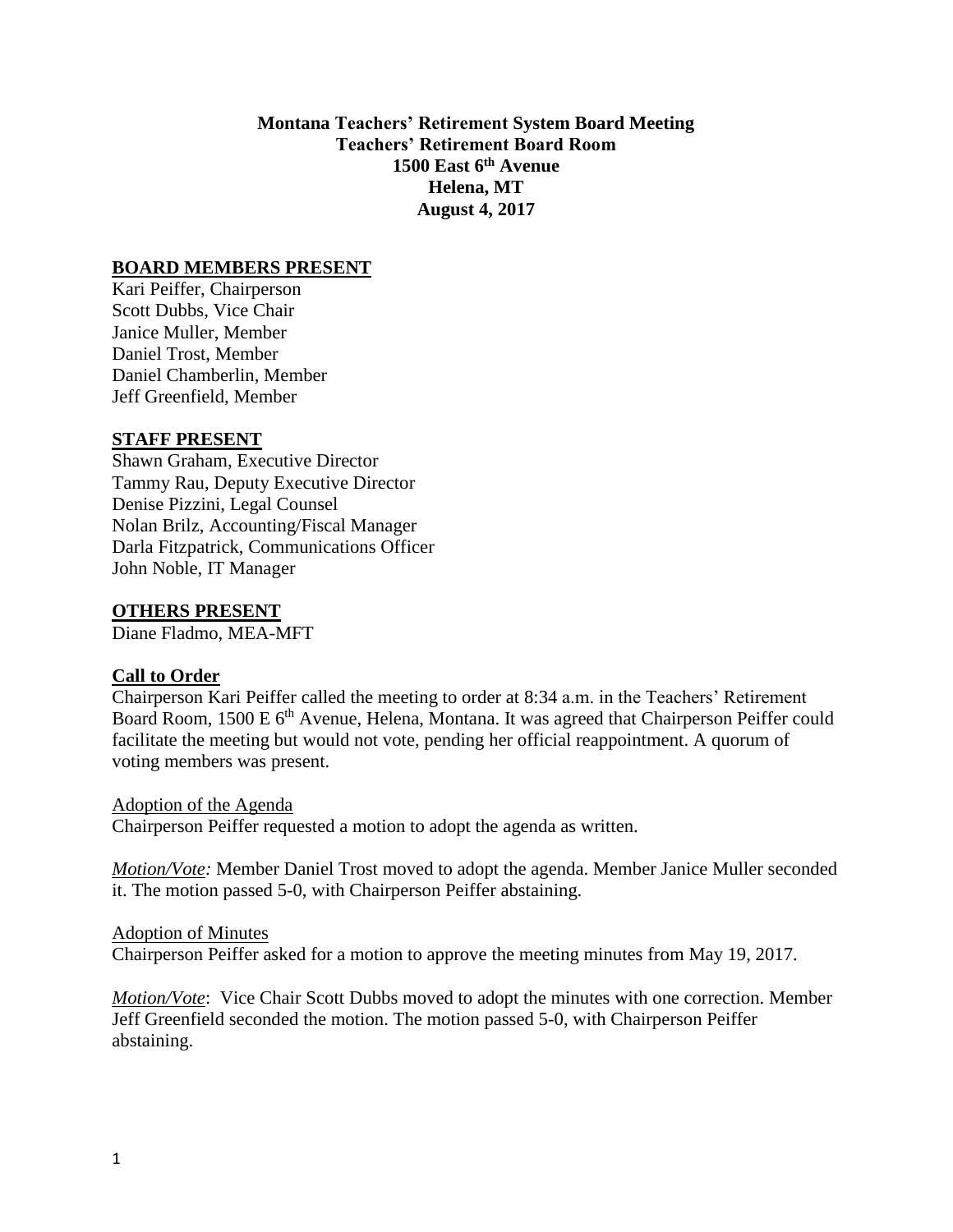## **Public Comment on Board Related Items**

Chairperson Peiffer asked for public comment on any public matter not on the agenda and within the jurisdiction of the Board. Diane Fladmo had no comment other than to thank the Board and staff for their work.

## **Board Training**

## Records Management Primer

The order of agenda items was adjusted to address the Records Management topic first.

Chief Legal Counsel Denise Pizzini reviewed the various sections of Montana law that govern management of public records, protection and storage of essential records, and agency records management duties. Ms. Pizzini described the steps that must be taken for a State agency to declare digital records – including imaged (scanned) versions of paper documents and forms – the official record. An agency also must define a policy for the destruction of paper records once they have been imaged. Ms. Pizzini pointed out the significant overlap between digital records management requirements and modern cybersecurity requirements.

IT Manager John Noble described an approach being considered by the Montana Secretary of State's office for storage and retention of email records. The Capstone model protects important emails from deletion and simplifies technical administration by establishing a classification hierarchy for staff and board members. For example, an Executive Director's emails would be kept indefinitely, while emails for staff at lower levels could be retained for shorter periods of time per the policy.

TRS has established an internal Records Management committee (Ms. Pizzini, Mr. Noble, and Communications Officer Darla Fitzpatrick) to work toward implementation of the latest guidelines. Ms. Pizzini and Executive Director Shawn Graham described TRS's current process for imaging paper records and for storing the digital and paper copies. Mr. Graham also clarified that TRS's records management initiative does not imply a deficiency in this area; it is meant to ensure ongoing compliance through full adoption of best practices.

#### Fiduciary Training

Ms. Pizzini provided the annual review of fiduciary duties as they pertain to members of public boards and the legal sources from which these duties are derived.

A fiduciary, simply stated, exercises discretion in overseeing someone else's money. Montana Teachers' Retirement System assets are held in a trust, and per the Montana Constitution, TRS Board members are fiduciaries of the trust. A fiduciary is obligated to ensure all decisions and actions are in the best interest of the trust's participants and beneficiaries. Fiduciary duties are applied and enforced through compliance initiatives, such as board education; audits by state and federal regulatory agencies; and legal actions.

Ms. Pizzini outlined the four primary fiduciary duties in common law: (1) duty of loyalty, (2) duty of impartiality, (3) duty of delegation, and (4) duty of prudence (investment). If a violation of fiduciary duties were to occur, a trustee could be found personally liable for damages caused to the retirement system. By reporting any potential conflicts of interest, obtaining expert advice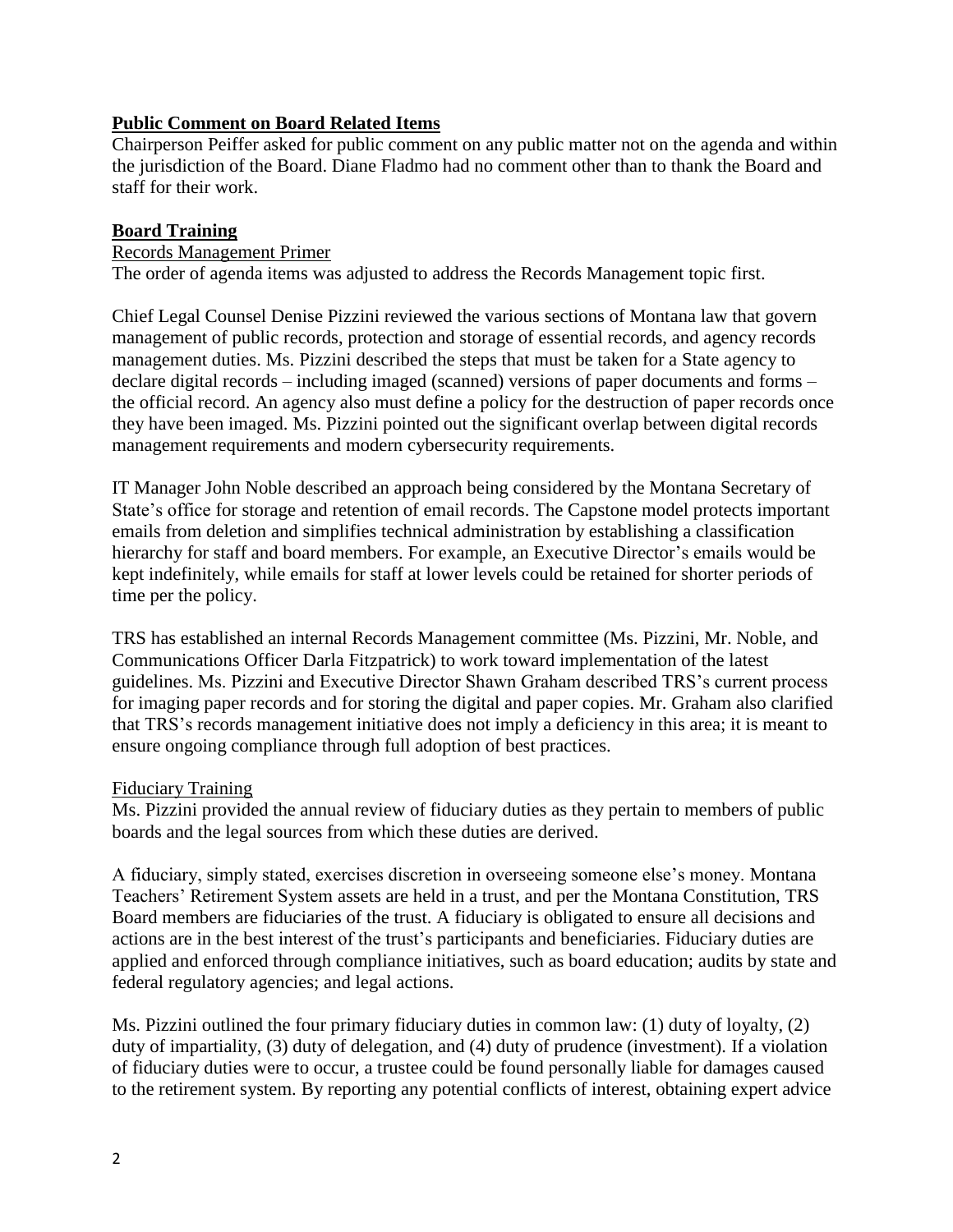when appropriate, and being aware of how TRS manages its operations, including cybersecurity and records management, trustees can help ensure no violations occur.

Member Daniel Chamberlin questioned whether members of the Board must be experts in data systems security. They are not expected to be subject matter experts, but must always act as a prudent person would when overseeing TRS operations and delegating responsibility to the TRS Executive Director and staff. Chairperson Peiffer raised a question about the State of Montana's liability coverage for public board members. Ms. Pizzini noted that trustees are considered employees of the State of Montana and are adequately covered for personal liability, so long as they have not engaged in prohibited practices such as self-dealing.

## **M-Trust New Features**

TRS Deputy Director Tammy Rau led attendees through a demonstration of new features recently implemented as part of Phase 3 of M-Trust, TRS's pension administration system.

This change involved consolidation of multiple "person" records for any individual with multiple roles, such as a person who is a TRS member and is also a beneficiary of another member. Each person record was given a seven-digit Person ID number. TRS must store members' Social Security numbers for tax purposes, but in the future may use the Person ID for all other transactions. M-Trust Phase 3 work is scheduled to continue through the fall of 2018.

#### **Strategic Planning**

## Long-range Planning

Jim Kerins, managing consultant for Communication and Management Services, LLC, led attendees through a review of the responsibilities of a public board, followed by a review of TRS's existing mission and vision statements, guiding principles, and purpose. Member Chamberlin questioned the mission statement, specifically the phrase "maintaining the stability of the fund," given that TRS does not manage the fund's investments directly. Vice Chair Dubbs and Mr. Graham clarified that investments are only one factor; others include interest rates, contribution rates and retirement eligibility decisions, all of which require Board input and approval. Upon discussion, no changes to the statements were proposed.

Mr. Kerins then highlighted several positive changes that have occurred since 2009, when the long-term plan was initially developed. Mr. Graham reviewed the objectives from the 2016-2017 Commitment Worksheet and provided a status on each. Attendees discussed TRS's successful implementation of Governmental Accounting Standards Board (GASB) standards and the possible need to add an auditor to TRS staff to help ensure employers are reporting positions and earnings timely and correctly.

TRS's 2014 SWOT analysis (Strengths, Weaknesses, Opportunities and Threats) then was handed out and reviewed, and several updates were discussed. It was noted that the retirement system has grown but TRS currently does not have the physical space to add more staff. Discussion of opportunities centered around communicating the value of defined benefit plans and better educating school board members and others who make decisions that could affect the retirement system. Legislative and economic unknowns will continue to be a threat, but some concerns such as disaster recovery readiness have diminished.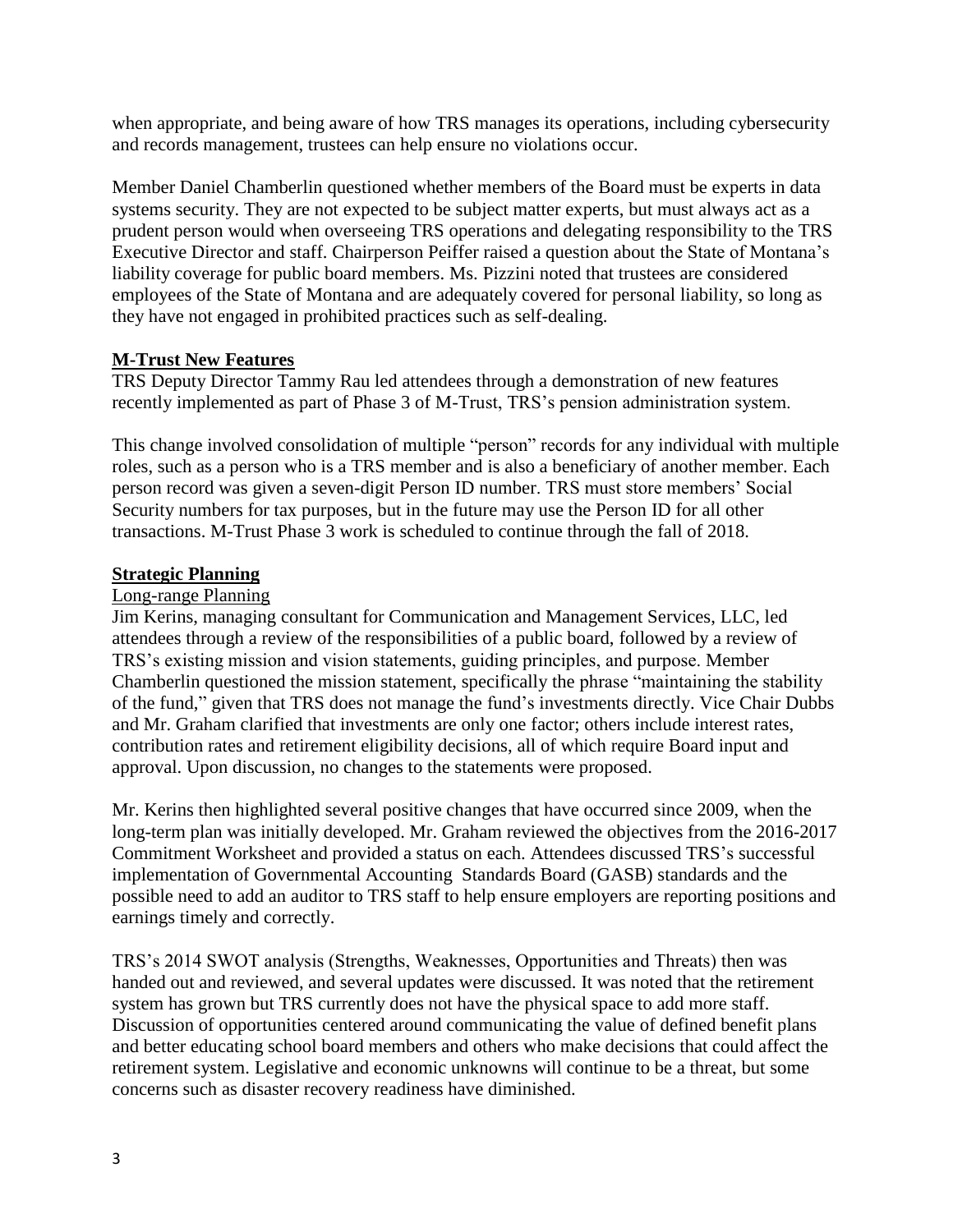# **Disability Applications**

# *Closed Meeting*

Executive Session to Discuss Disability Applications

The meeting was closed to the public at 12:01 p.m. so the Board could discuss and review disability retirement applications, since the individual's right to privacy pertaining to an application for disability benefits clearly exceeds the merits of public disclosure. Ms. Rau presented the two submissions and the meeting was reopened at 12:13 p.m.

## *Open Meeting*

## Applications for Disability Retirement Benefits

Ms. Pizzini stated that Vice Chair Dubbs has a personal relationship with applicant M.S., so he did not participate in the discussion for that application and would not be voting on it.

Chairperson Peiffer requested a motion on the disability application for T.H.

*Motion/Vote:* Member Greenfield moved to approve the disability application. Vice Chair Dubbs seconded the motion. The motion passed 5-0, with Chairperson Peiffer abstaining.

Chairperson Peiffer requested a motion on the disability application for M.S.

*Motion/Vote:* Member Trost moved to approve the disability application. Member Muller seconded the motion. The motion passed 4-0, with Vice Chair Dubbs and Chairperson Peiffer abstaining.

# **Strategic Planning –** *Continued*

#### Long-range Planning

Mr. Kerins led attendees through a draft 2017-2018 strategic planning commitment worksheet. Member Chamberlin asked about how priorities are assigned, and discussion followed.

New or remodeled workspace continues to be a high priority so that TRS can achieve other objectives involving workplace efficiency and staffing. Discussions are already under way with the Department of Administration to lease a different space and to lease the TRS building to another group within the department, with the goal of causing as little disruption to TRS members and staff as possible.

Some upcoming infrastructure changes will affect the target date of several objectives. For example, a new document management system called Perceptive is already scheduled for implementation, which in turn will enable efficiencies such as digital phone records, digital records management, and automated workflow management that integrates with M-Trust.

Several communication objectives from the 2016-2017 commitment worksheet had been carried over to the draft 2017-2018 worksheet. Many involved a specific product, such as a video or web page devoted to a specific topic or user group, but did not address possible deficiencies in